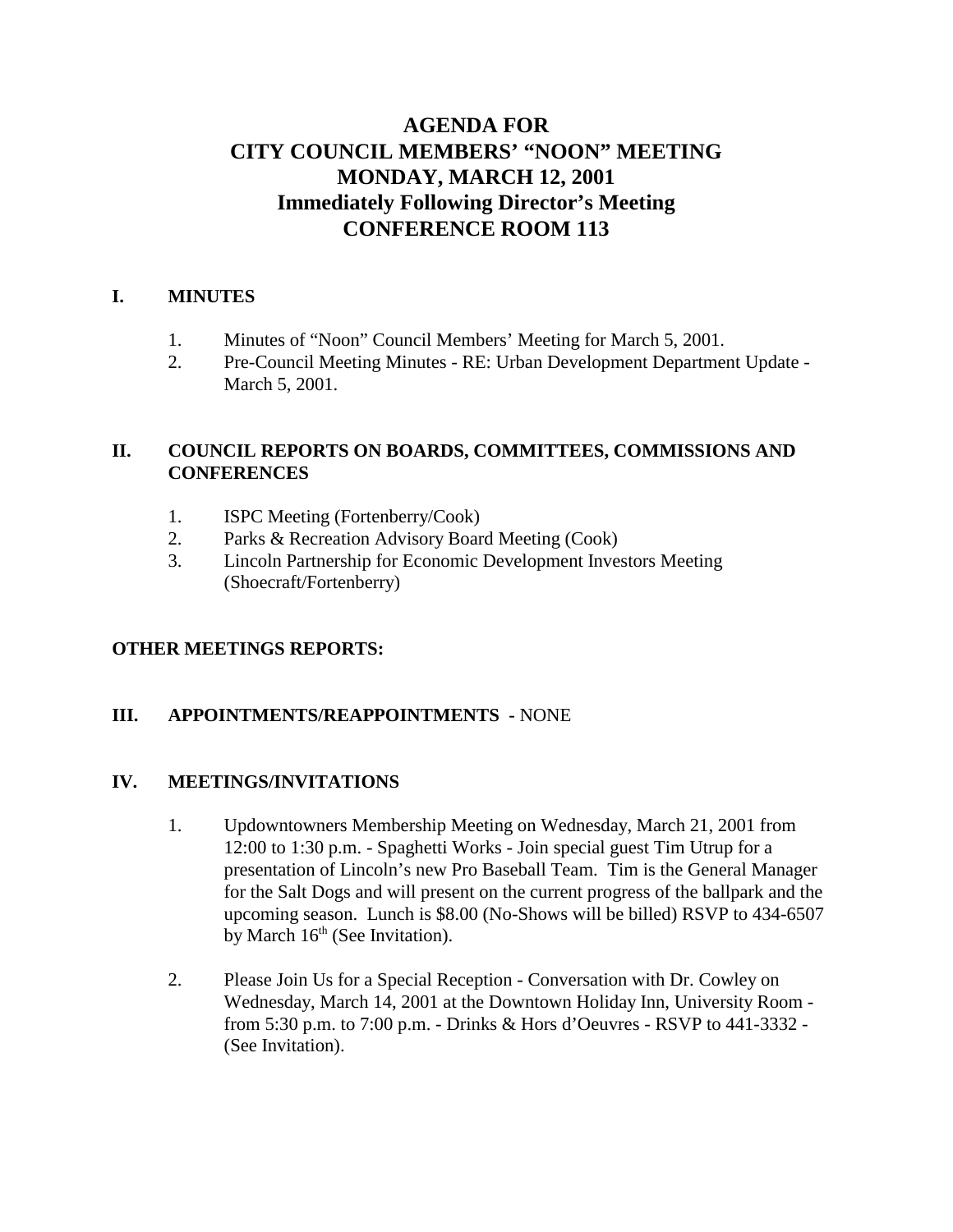- 3. St. Cecilia Cathedral Restoration: Preserving a Nebraska Landmark by Paul Jeffrey AIA, Bahr Vermeer & Haecker Architects, Omaha - PAL Brown Bag - Open to the Public - Noon, Tuesday, March 13, 2001 at the Museum of Nebraska History  $15<sup>th</sup>$  & P Streets (See Invitation).
- 4. "Educating Future Stewards of the Earth" We invite you to be our guest at Earth Wellness Festival - on Thursday, March 22, 2001 from 9:00 a.m. to 2:30 p.m. - at Southeast Community College, 8800 "O" Street - Participate in activities/view The Raptors (See Invitation).
- 5. On Friday, March 23, 2001, the combined Rotary Clubs of Lincoln, Nebraska and the Lincoln Chamber of Commerce will host a Noon Luncheon to salute Valentino's and its employees for their contributions to the City of Lincoln and the State of Nebraska - Seating will be available at 11:45 a.m. at the Cornhusker Hotel Ballroom, 333 South 13<sup>th</sup> Street - Reservations are \$17.00 per person -Please complete the attached registration coupon, and return it with check by March 16, 2001 (See Invitation).

## **V. COUNCIL MEMBERS**

## **VI. REQUESTS OF COUNCIL FROM MAYOR - NONE**

#### **VII. MISCELLANEOUS**

- 1. Discussion whether or not Council is using the Internet Agenda on Thursday evenings (Council's input requested by Information Services) And Discussion if Council still would like Tammy to print out the Liquor Reports for them.
- 2. Discussion on when Council Members would like to have the next Joint/LPS Meeting. (On Mondays or Thursdays)

## **VIII. ADJOURNMENT**

CA31201/tjb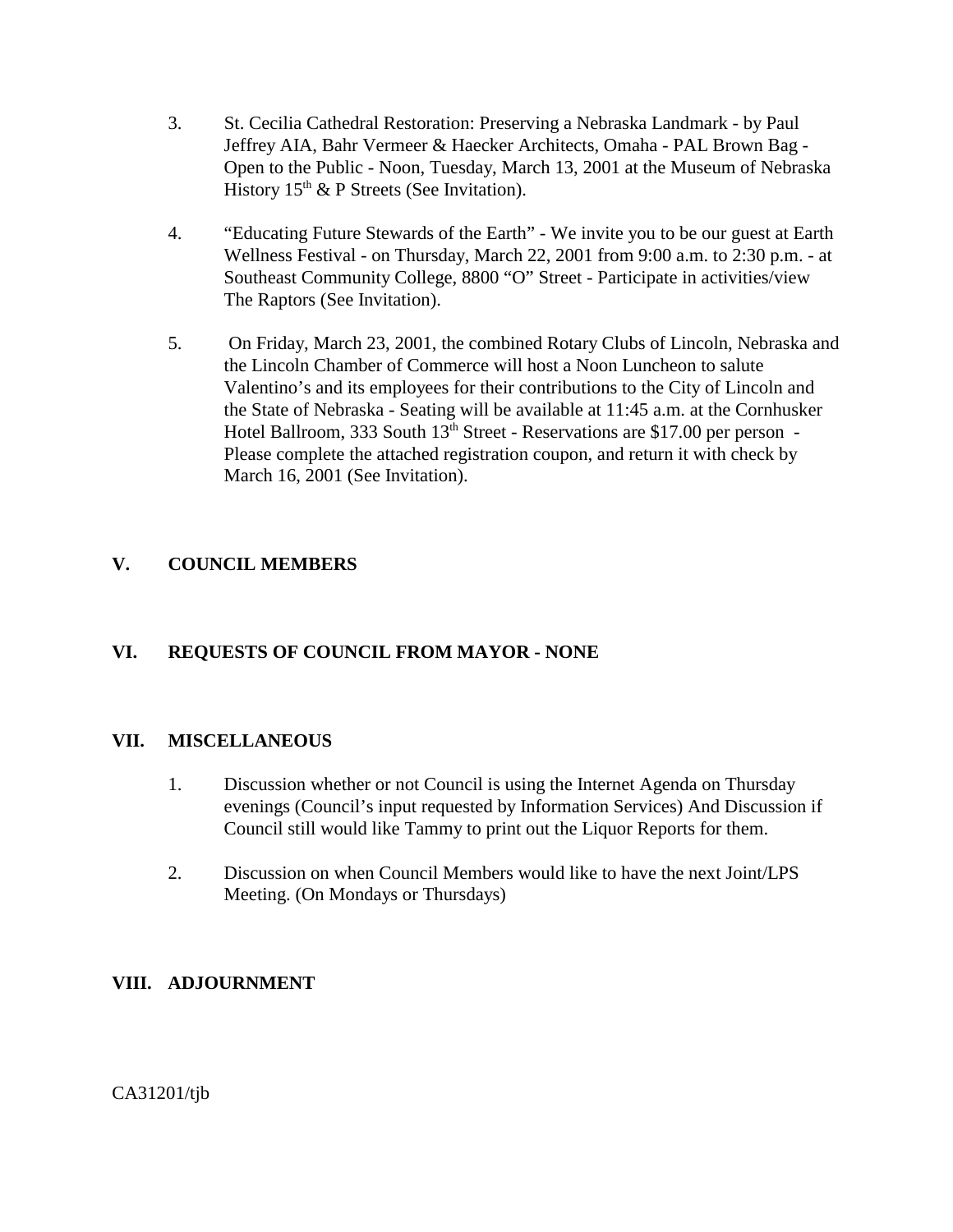# **MINUTES CITY COUNCIL MEMBERS' "NOON" MEETING MONDAY, MARCH 12TH, 2001** *CONFERENCE ROOM 113*

**Council Members Present:** Jerry Shoecraft, Chair; Jeff Fortenberry, Vice-Chair; Jonathan Cook, Cindy Johnson, Annette McRoy, Coleen Seng; ABSENT: Jon Camp.

**Others Present:** Mark Bowen, Ann Harrell, Jennifer Brinkman, Mayor's Office; Dana Roper, City Attorney; Darrell Podany, Aide to Council Members Camp and Johnson; Karen Shinn, Aide to Council Member Fortenberry; Joan Ray, Council Secretary; Chris Hain, *Journal Star* representative.

## **I. MINUTES**

- 1. Minutes of "Noon" Council Members' Meeting for March 5, 2001.
- 2. Pre-Council Meeting Minutes RE: Urban Development Department Update - March 5, 2001.

Mr. Shoecraft, Council Chair, requested a motion to approve the above-listed minutes. Cindy Johnson moved approval of the minutes with a correction to the Minutes of "Noon" Council Members' Meeting for March  $5<sup>th</sup>$ , 2001 at Page 8, Line 1, changing the word "week" to "month" in reference to the meeting agenda of the ILC. The motion to approve the minutes as amended was seconded by Coleen Seng and carried by the following vote: AYES: Jonathan Cook, Annette McRoy, Cindy Johnson, Jerry Shoecraft, Jeff Fortenberry, Coleen Seng; NAYS: None; ABSENT: Jon Camp.

# II. **COUNCIL REPORTS ON BOARDS, COMMITTEES, COMMISSIONS AND CONFERENCES**

 1. ISPC (Fortenberry/Cook) Mr. Cook noted that he was not officially doing anything with the group now. Mr. Fortenberry reported that he did not attend after learning from Mr. Thomas that there were no major policy issues to be discussed.

2. PARKS & RECREATION ADVISORY BOARD (Cook) Mr. Shoecraft asked Mr. Cook if there had been discussion on the ice arena issue? Mr. Cook answered that there had not, noting that it had been on the agenda, but Mr. Johnson reported that there were to be some meetings and recommendations made with the sub-committee that would handle it, so the Board did not have a presentation on that.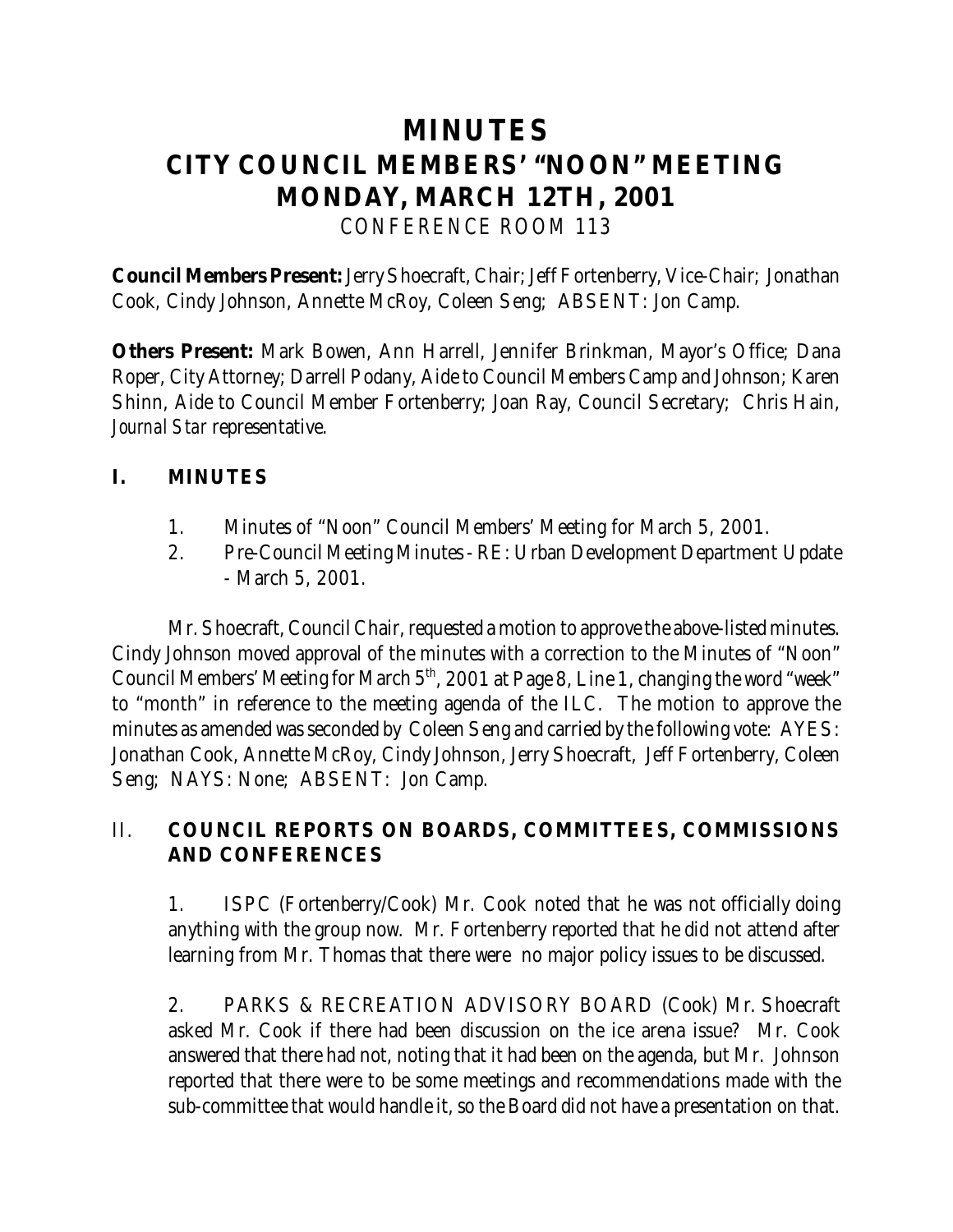Mr. Cook noted that another issue which had been discussed was that of the high school students and expanding the student membership criteria so that the Board could include, potentially, college students and high school students in *any* class year (freshman thru senior). There was a question as to whether expanding the criteria was appropriate; we wanted to make sure that the college students were residents of Lincoln. Also, even if they were students, would they be considered adults, and could they be appointed as adult members? Finally it was decided that the whole issue should go back to committee since we weren't really ready to act on any changes to the policy with all of these questions still pending.

 The other thing, which consumed most of the meeting time, (the agenda was re-done just prior to the meeting in order to eliminate all of the golf reports and other things because we knew there were people there to talk about it) was the Irvingdale Cell Tower. We spent most of our time on that.

Mr. Cook reported that there had been very strong testimony from the neighbors and the neighborhood association that they really didn't want the tower in the park. They felt there was a location more appropriate than the original location. What we were hearing from Qwest and from the neighbors is that the school is the better site. Qwest would prefer the school building; it's the high point there and it's closer to the point where they need a tower. The further west they go, the less beneficial it is for their coverage area. We already have two towers on top of the school. One is stealth, one is exposed; even though the one that is exposed is not so attractive, nobody in the neighborhood seemed to be really worried about that. The school building wasn't in need of aesthetic protection, and protecting the park was more important.

The problem here, Mr. Cook stated, is - just LPS. We don't understand what the issue is with them. We hear different stories. We don't know if they're interested in negotiating; or what their problems are with previous Qwest applications? It sounds as though they're just not committed to making this work...as much as they should be. So, we just need to have this discussion with the school board, because there needs to be a policy in place.

Mr. Cook felt there were a couple of things to consider. Yes, it may be revenue neutral to their operating budget because they may lose State aid if they get money from cell towers; but as someone pointed out, it isn't necessarily revenue neutral to the people, because it does mean less money that would come from taxes to fund the schools operating budget; even though that goes through State aid, so it may not help the property tax issue, but it is still something.

Certainly, it is a community service. LPS has tall buildings which are located all over town and they're appropriate places to put cell towers rather than at parks.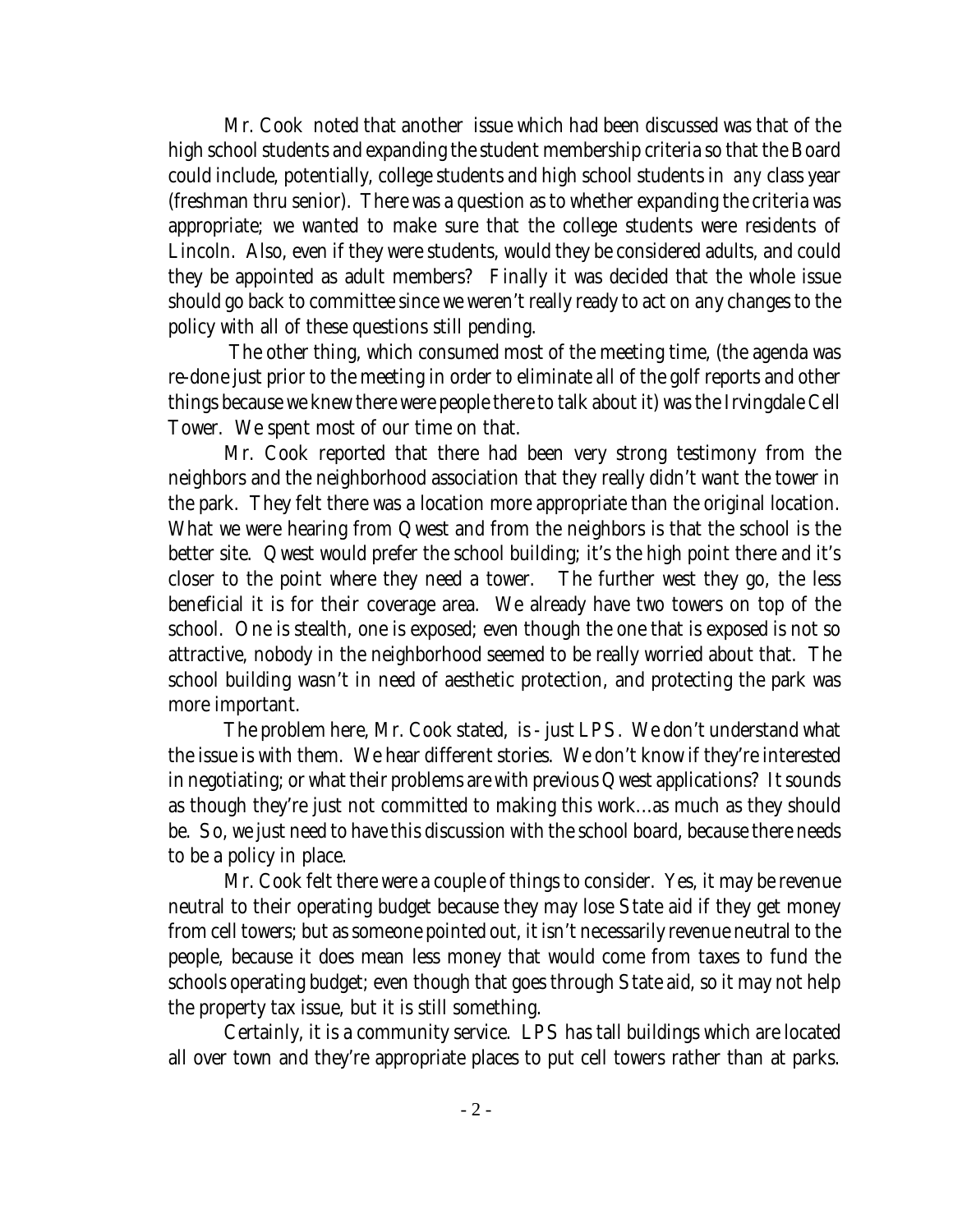Mr. Cook reported that Mr. Lynn Johnson said that the Parks & Rec Advisory Board would send a rather strongly worded letter from the Board to LPS to let them know how important this is to us and to the neighborhoods. Hopefully, something will come from that. In the meantime, we've tabled the application because we don't want to give an indication that the park location is okay.

Mr. Fortenberry noted that Mr. Cook raised some interesting issues. [Mr. Fortenberry's remarks were mostly inaudible, but made reference to the financial incentive or lack thereof being a large concern, with further remarks made regarding the State aid loss as being a dis-incentive.]

Ms. McRoy stated that Qwest had pooled all of their school applications, (they had other applications pending for other school sites) but after this fell, they pulled all of those applications because of this one. She thought that was not a very "good faith" move on their part. The next building they had wanted a tower on may have worked out, but they pulled them all. Mr. Cook stated that it sounded like they just had difficulties with *any* negotiations. Ms. McRoy thought that unless it was to be the same format for each site location...but she felt each one would and should have its own merit. She just thought it was interesting that they pulled all the applications.

Mr. Shoecraft wondered what had caused all of this communication difficulty, noting that he just didn't understand it. Several thoughts from Council regarding the cause were that A) a lot of people were working on the project; and B) the bureaucracy - with no reference point. Ms. Seng asked if anyone of the council members had gone to the reception with the president of Qwest...no one had.

3. LINCOLN PARTNERSHIP FOR ECONOMIC DEVELOPMENT INVESTORS MEETING (Shoecraft/Fortenberry) Mr. Shoecraft stated that he did not have anything to report on this meeting. He noted that he did have a meeting scheduled with them this week where there will be discussion of a number of issues that will be coming before Council. He made the observation that the Economic Development Investors' group seemed to be going one way and the Chamber seems to be going another. Mr. Shoecraft stated that he wanted to talk to them about their visioning and what the City is doing about the flood plains and other areas, wanting to make sure that everyone was on the same page on these issues.

Mr. Cook wanted Mr. Shoecraft to bring up the fiber-optic issue involving LES. He would encourage them to take a strong stand on that, because that would be beneficial to the business community. Mr. Cook could not understand why they wouldn't be taking a stronger stand on that issue. Mr. Shoecraft stated that LPED is promoting economic development of business, but he felt the Chamber 's stance on the telecommunications issue to be `sort of odd'.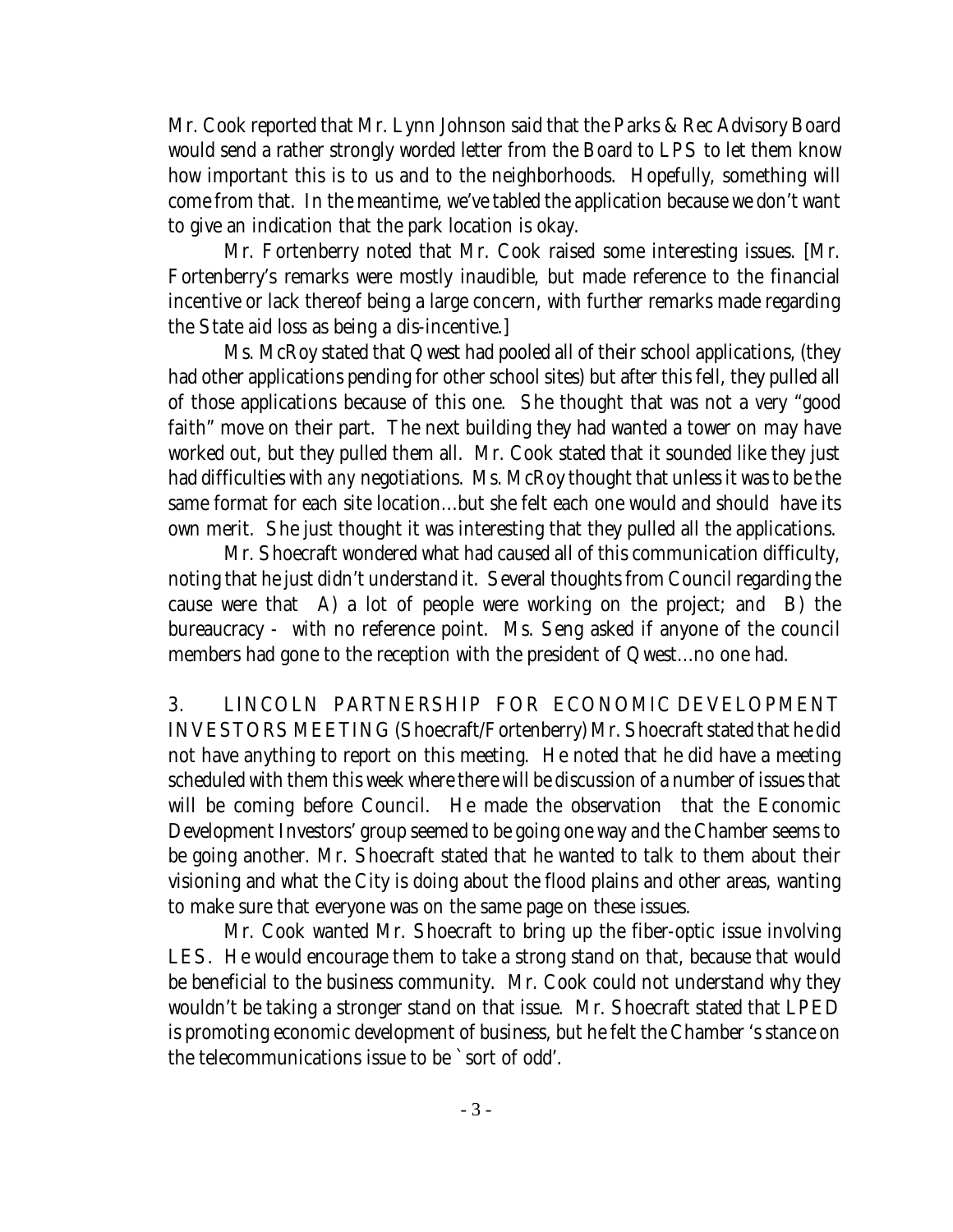Mr. Cook stated that the City gives money to LPED, noting that might make a difference. The position shouldn't reflect the Chamber's stance if that stance is at odds with the good of the larger community.

Ms. Seng asked how much money the City puts into LPED? Ms. Harrell noted that she believed it was \$200,000 yearly. Mr. Cook stated that he certainly did not want to see them taking positions at odds with what the City feels is an appropriate direction. This comment was met with some skepticism and ambivalence from other Council Members.

Council discussion continued briefly on the cell tower issue and the Qwest corporation. Mr. Fortenberry felt the Chamber should be contacting Qwest and welcoming them to the community. Mr. Shoecraft noted that something seems to be wrong, pointing out the excessive amount of friction that seems to be generating with this project. It was noted that an adversarial relationship seems to have developed, which everyone agreed was unfortunate and should be corrected.

OTHER MEETINGS REPORTS: Ms Seng reported that she had attended three meetings about which she'd like to share information with Council.

The first was the Dead Man's Run meeting. She noted that someone in University Place named Jim Cook has been running these meetings and has involved many City Departments as well as the NRD. People have been coming from as far away as the Seacrest Park and Wedgewood areas; there was neighborhood representation from other areas in the City as well. Ms. Seng reported that the Agenda was quite lengthy, but the meetings have been going well, running from 11:00 am to 1:00 pm. She felt each meeting moved the issue forward a bit, noting that it has given some helpful understanding to what it's like dealing with flood plain situations. Part of the meetings are dedicated to flood insurance, part to what NRD is doing and part to what the City is doing. The groups will continue meeting about every two-three months.

Ms. Seng reported on a second meeting with about 200 people regarding the University Place pool. The pool is not the controversy...everyone is delighted about that. But the people who live on the south side of University Place Park...especially Francis Street, have gotten all worked up about the huge amounts of increased traffic they believe will be generated. The University of Nebraska's East Campus Master Plan, some years down the road (maybe 10-20 years), shows a cut-through for Francis Street over onto the East Campus. So, then that will become more of a major road.

Public Works has been working through this for a very long time at a number of meetings. At one point the neighbors on Francis asked that that street be closed off up to 52nd Street and have a cul-de-sac. Public Works put together plans for a round-about right at the entrance into the park at  $39<sup>th</sup>$  and Francis.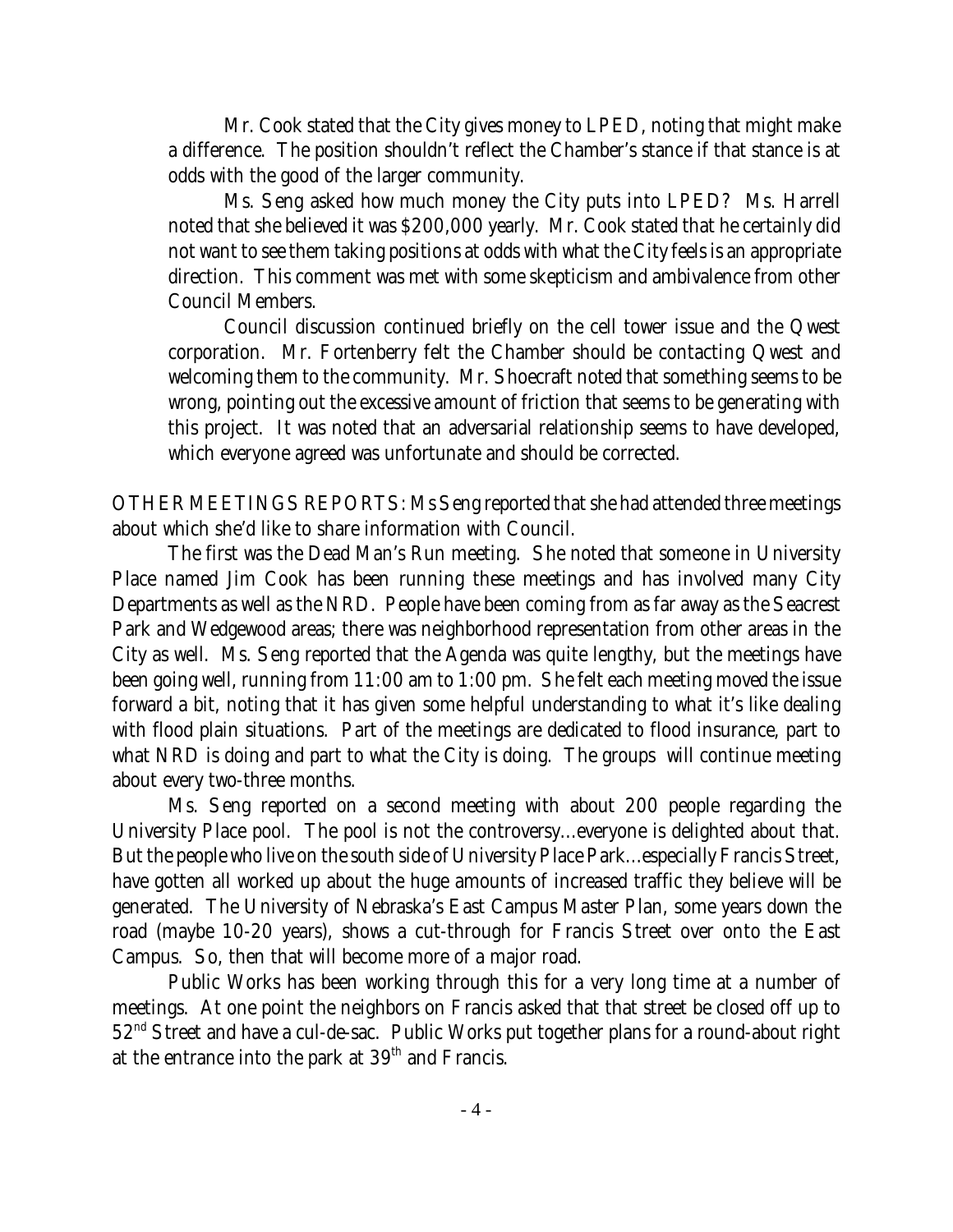The out-come of the meeting was that everyone is happy now with the pool and it's placement and with Francis Street being open - well, *nearly* everyone is happy.

Ms. Seng also attended the Bethany Business Association Meeting. She commented that if anybody still has an interest in attending their next meeting, they would need to get their replies sent soon.

Ms. Johnson asked if Mr. Fortenberry would like to attend the meeting together as "has-beens". [Laughter] Mr. Cook noted that it is better to be a "has been" than a "never was" - a statement upon which Council reached consensus.

# **III. APPOINTMENTS/REAPPOINTMENTS** - Noted Without Comment

# **IV. MEETINGS/INVITATIONS** - Noted Without Comment

## **V. COUNCIL MEMBERS**

**JONATHAN COOK** - No Further Comments

**ANNETTE McROY** - No Further Comments

**CINDY JOHNSON** - Ms. Johnson mentioned material she had received and placed in Council packets regarding Talent+. She noted that many people had sent e-mails with questions. She forwarded those e-mails to Talent+ requesting that they answer the questions for Council, and the material is what they sent in response to that request.

# **JERRY SHOECRAFT** - No Further Comments

**JEFF FORTENBERRY** - No Further Comments

**COLEEN SENG** - No Further Comments

**JON CAMP** - Absent

ANN HARRELL - No Further Comments JENNIFER BRINKMAN - No Further Comments DANA ROPER - No Further Comments